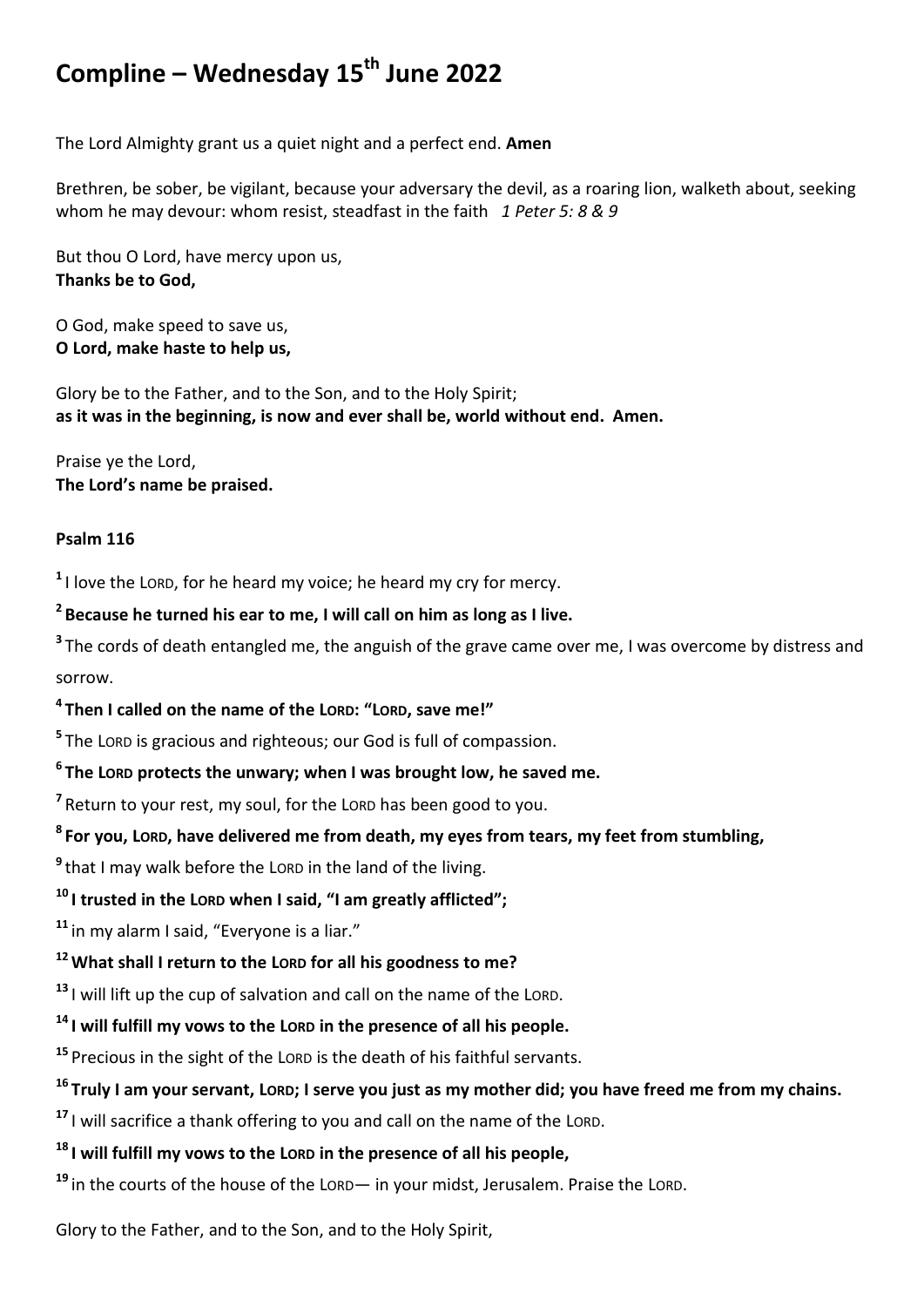## **Reading – Luke 1: 46b – 55**

"My soul glorifies the Lord and my spirit rejoices in God my Saviour, for he has been mindful of the humble state of his servant. From now on all generations will call me blessed, for the Mighty One has done great things for me— holy is his name. His mercy extends to those who fear him, from generation to generation. He has performed mighty deeds with his arm; he has scattered those who are proud in their inmost thoughts. He has brought down rulers from their thrones but has lifted up the humble. He has filled the hungry with good things but has sent the rich away empty. He has helped his servant Israel, remembering to be merciful to Abraham and his descendants forever, just as he promised our ancestors."

## **Few thoughts**

Into thy hands, O Lord, I commend my spirit, **For thou has redeemed me, O Lord, thou God of truth.**

Keep me as the apple of an eye, **Hide me under the shadow of thy wings.**

**Preserve us, O Lord, while waking, and guard us while sleeping, that awake we may watch with Christ, and asleep we may rest in peace.**

**Canticle – Nunc Dimittis** 

**Lord, now lettest thou thy servant depart in peace, according to thy word, For mine eyes have seen they salvation, which thou hast prepared before the face of all people, to be a light to lighten the Gentiles and to be the glory of thy people Israel.** 

**Glory be to the Father, and to the Son and to the Holy Spirit, as it was in the beginning, is now, and ever shall be, world without end. Amen**.

**Preserve us, O Lord, while waking, and guard us while sleeping, that awake we may watch with Christ, and asleep we may rest in peace.**

#### **Creed**

| Do you believe and trust in God the Father, who created world?      | I believe and trust in him  |
|---------------------------------------------------------------------|-----------------------------|
| Do you believe and trust in God the Son, Jesus who redeemed us all? | I believe and trust in him. |
| Do you believe and trust in God the Holy Spirit, who gives us life? | I believe and trust in him. |

This is the faith of the Church.

**This is our faith. we believe and trust in One God, Father, Son and Holy Spirit.**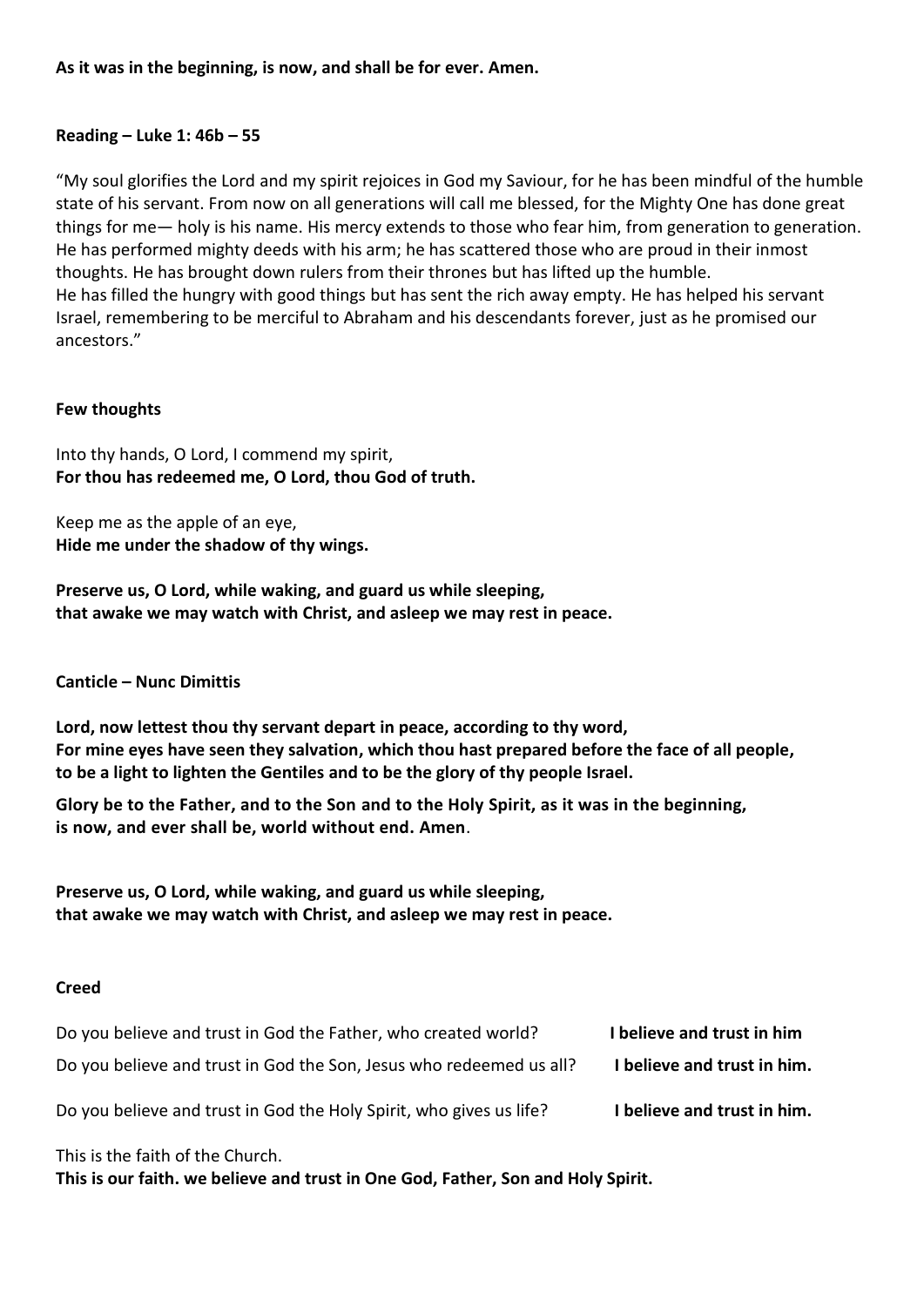Lord, have mercy upon us **Christ, have mercy upon us** Lord, have mercy upon us.

**Our Father, who art in heaven: hallowed be thy name, thy kingdom come, thy will be done, on earth as it is in heaven. Give us this day our daily bread. And forgive us our trespasses as we forgive those who trespass against us. And lead us not into temptation, but deliver us from evil.** 

Blessed art thou, Lord God of our fathers,

**to be praised and glorifies above all for ever,**

Let us bless the Father, the Son and the Holy Spirit,

**let us praise him and magnify him for ever,**

Blessed art thou, O Lord, in the firmament of heaven,

**to be praised and glorifies above all for ever,**

The Almighty and most Merciful Lord, guard us and give us his blessing. **Amen.**

#### **Confession.**

**We confess to the Almighty, the Father, the Son and the Holy Spirit, that we have sinned in thought and word and deed. Through our own grievous fault. Wherefore, we pray God to have mercy upon us.** 

**Almighty God have mercy upon us. Forgive us our sins, deliver us from all evil. Confirm and strengthen us in all goodness, and bring us to life everlasting, through Jesus Christ our Lord. Amen.** 

May the Almighty and Merciful Lord grant unto us pardon and remission of all our sins, time for amendment of life and the grace and comfort of the Holy Spirit. **Amen**.

Wilt thou not turn again and quicken us,

#### **That thy people may rejoice in thee?**

O Lord shew thy mercy upon us,

#### **And grant us thy salvation.**

Vouchsafe O Lord, to keep us this night without sin,

## **O Lord, have mercy upon us, have mercy upon us.**

O Lord, hear our prayer,

**And let our cry come unto thee.**